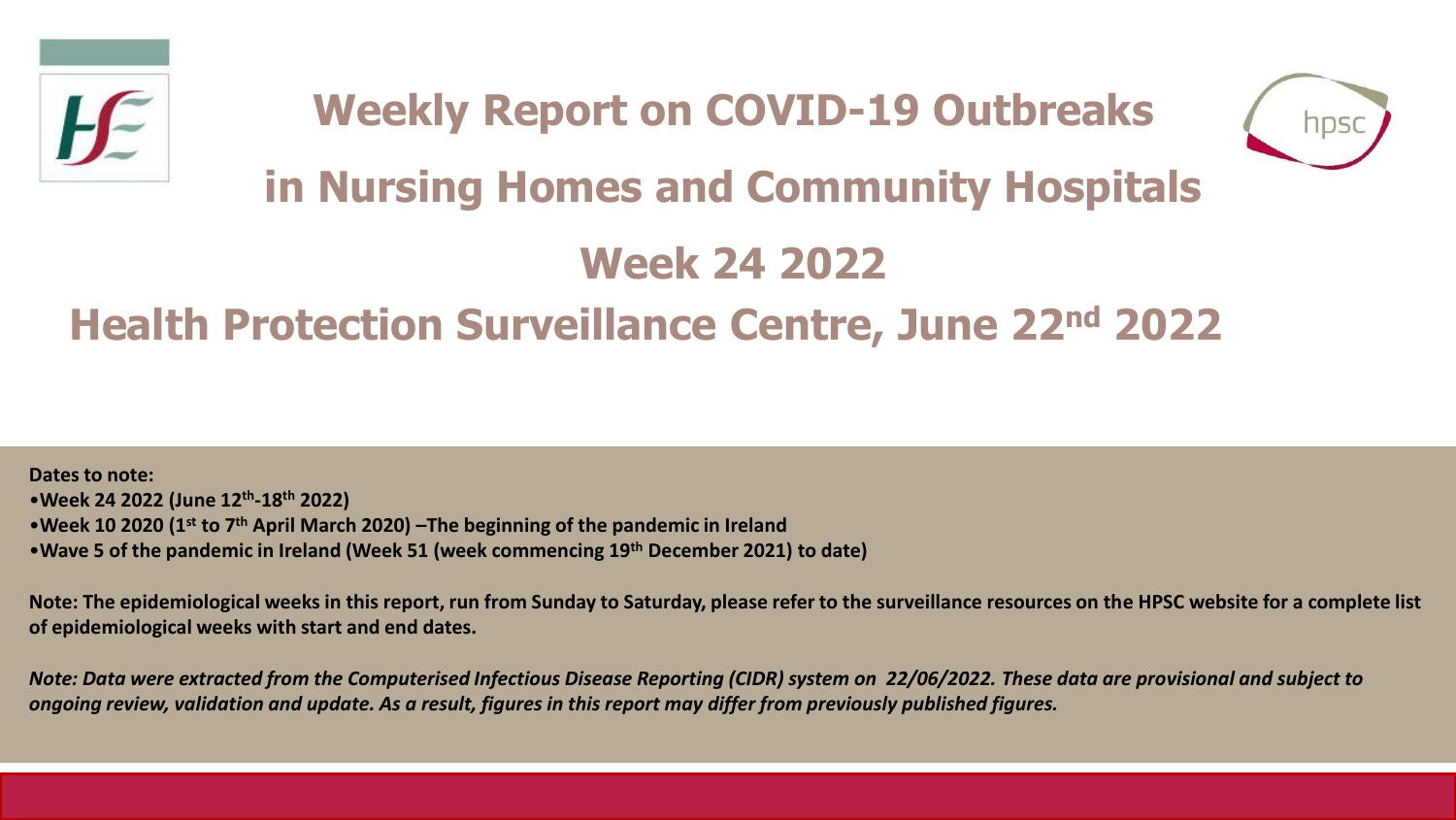

### **Notes**

The following report provides information on COVID-19 outbreaks/clusters notified on CIDR to midnight June 18<sup>th</sup> 2022 (week 23) and extracted from CIDR at 9am on June 22<sup>nd</sup> 2022

Data are provisional and subject to ongoing review, validation and updating. For this reason, data reported may not match data previously reported or outbreaks data reported in the future for the same time period. Furthermore, the number of linked cases is based on the number of linked cases at the time of extraction from CIDR and an outbreak may increase in size since the time of extraction due to more cases occurring or more information becoming available on CIDR.

**Sincere thanks are extended to all those who are participating in the collection of data and reporting of data used in this report, particularly under the current challenging circumstances.** This includes the HSE COVID-19 Contact Management Programme (CMP), staff in ICU units, notifying clinicians, laboratory staff, Public Health doctors, Nurses, Surveillance Scientists, Microbiologists and Administrative staff.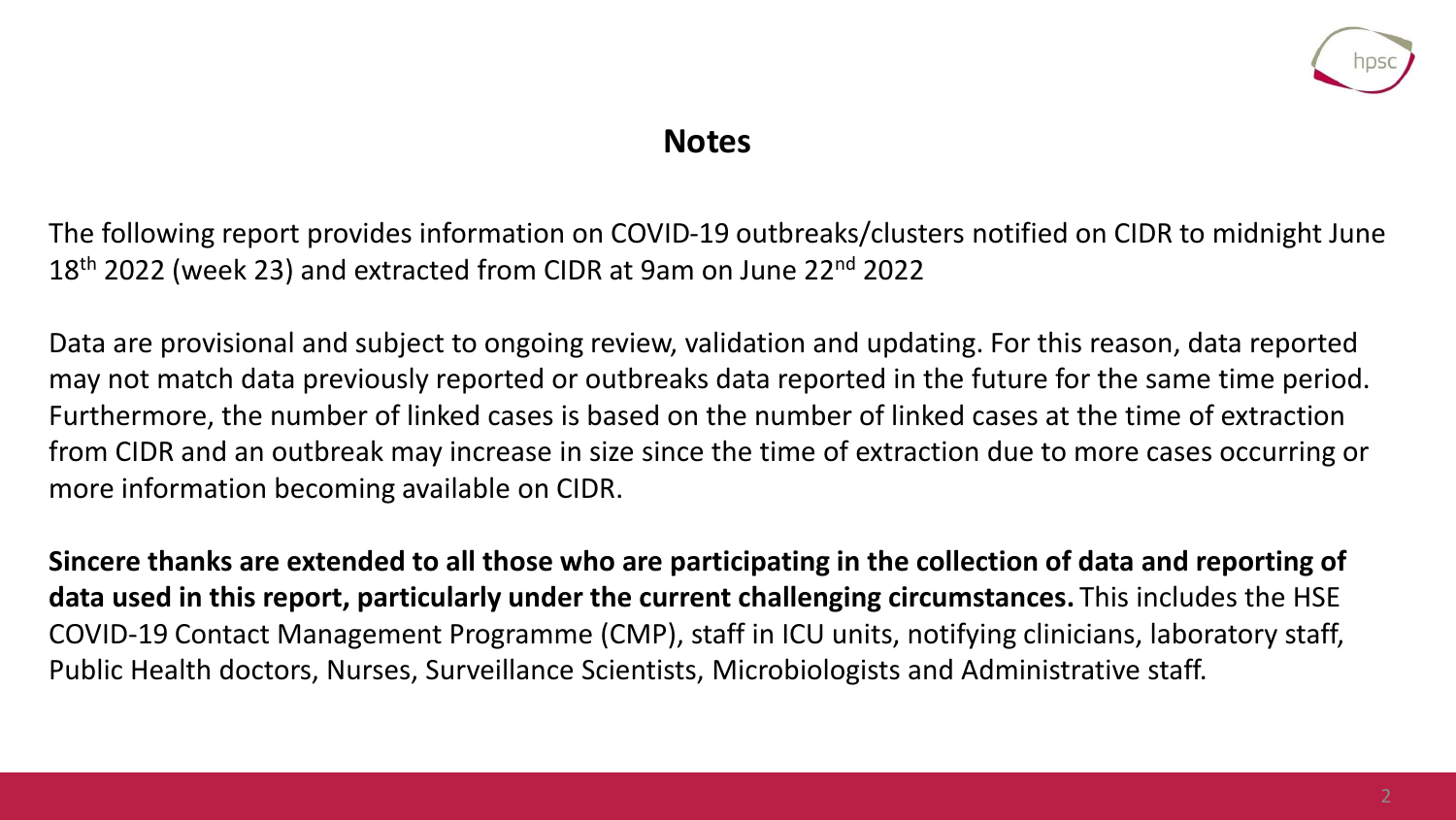### **COVID-19 outbreaks in Nursing Homes and Community Hospitals, Waves 1-5**



|                                       | <b>Outbreak</b>                         |                            |                                          | Confirmed cases for which disaggregate data are available |                                   |                                     |                                               |                           |
|---------------------------------------|-----------------------------------------|----------------------------|------------------------------------------|-----------------------------------------------------------|-----------------------------------|-------------------------------------|-----------------------------------------------|---------------------------|
| <b>Wave</b>                           | <b>Number</b><br><b>of</b><br>outbreaks | <b>Number</b><br>of cases* | <b>Number</b><br>of deaths <sup>#1</sup> | <b>Number</b>                                             | <b>Number</b><br>hospitalis<br>ed | <b>Number</b><br>admitted<br>to ICU | <b>Number</b><br>hospitalis<br>ed and<br>died | <b>Number</b><br>who died |
| <b>Wave 1 (weeks 10-31 2020)</b>      | 301                                     | 6658                       | 1104                                     | 6251                                                      | 474                               | 16                                  | 193                                           | 885                       |
| <b>Wave 2 (weeks 32-47 2020)</b>      | 80                                      | 1571                       | 139                                      | 1555                                                      | 90                                | < 5                                 | 25                                            | 134                       |
| Wave 3 (week 48 2020 - week 25 2021)  | 267                                     | 8379                       | 1044                                     | 8332                                                      | 576                               | 12                                  | 200                                           | 1033                      |
| <b>Wave 4 (weeks 26-50 2021)</b>      | 202                                     | 2902                       | 217                                      | 2712                                                      | 190                               | < 5                                 | 50                                            | 206                       |
| Wave 5 (weeks 51 2021 - week 24 2022) | 812                                     | 16341                      | 337                                      | 11393                                                     | 601                               | < 5                                 | 73                                            | 298                       |
| <b>Total</b>                          | 1662                                    | 35851                      | 2841                                     | 30243                                                     | 1931                              | 37                                  | 541                                           | 2556                      |

\*the larger between the aggregate number of confirmed cases reported or the number of confirmed linked cases. In wave 5, includes cases confirmed by PCR or Antigen testing # the larger between the aggregate number of outbreak deaths reported and the number of linked cases (confirmed and probable) who died.

- Overall, there have been 1,662 COVID-19 outbreaks in Nursing homes and Community Hospitals
- Disaggregate data are available for 30,243 of the 35,851 associated cases (84%)
- 1,931 of 30,243 laboratory confirmed outbreak cases for which disaggregate data are available have been hospitalised (6.4%)
- 2,556 deaths have been reported among confirmed outbreak cases in these settings for which disaggregate data are available (8.5%)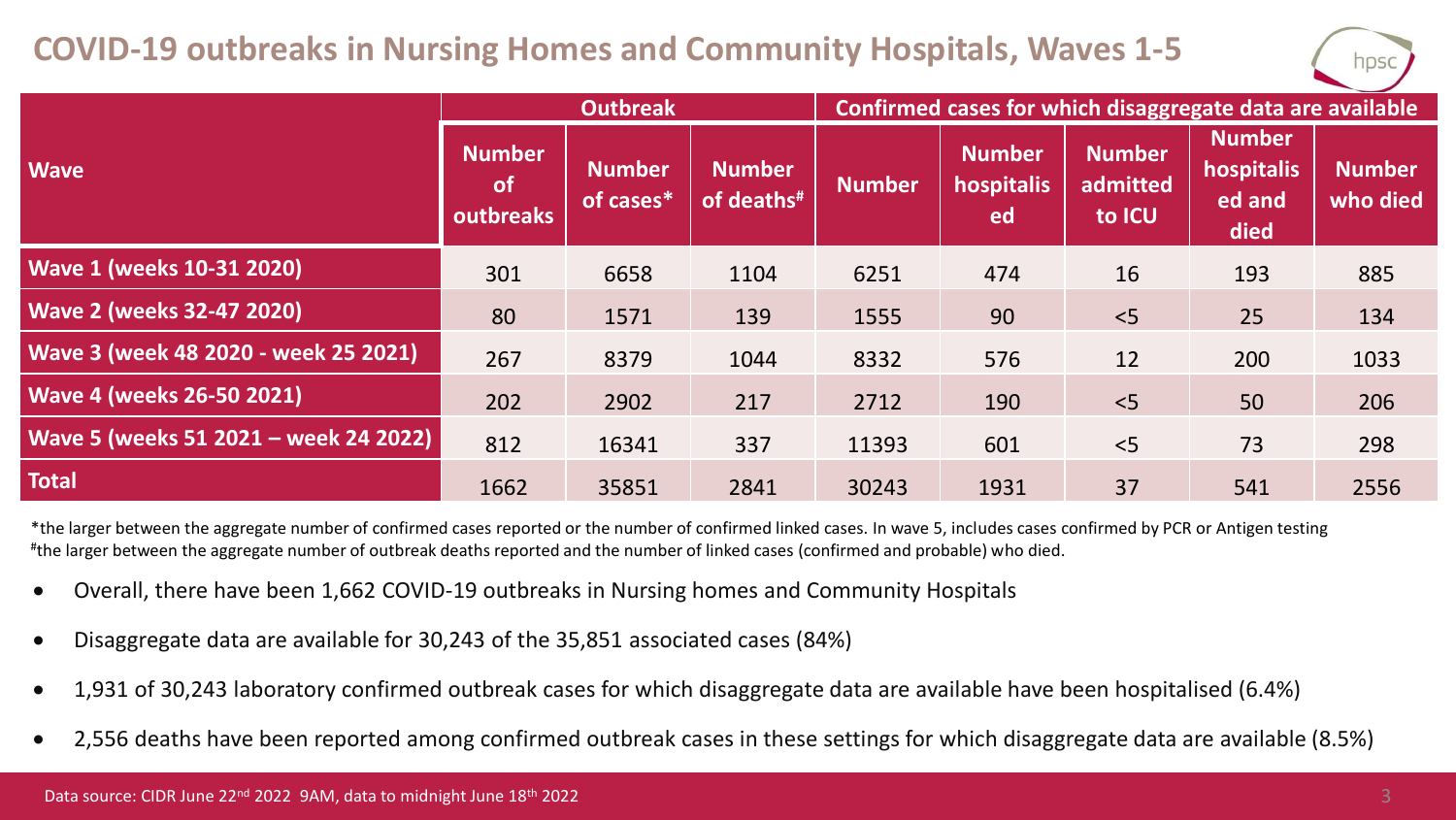## **Weekly number of COVID-19 outbreaks in Nursing Homes and Community Hospitals, Waves 1-5**



Large peaks occurred in the number of outbreaks in wave 1 (72 outbreaks in a single week), wave 3 (57 outbreaks in a single week) and wave 5 (67 outbreaks in a single week).

Following a decline in outbreak numbers to week 21 2022 (6 outbreaks), in weeks 22-24, 15-16 outbreaks were reported each week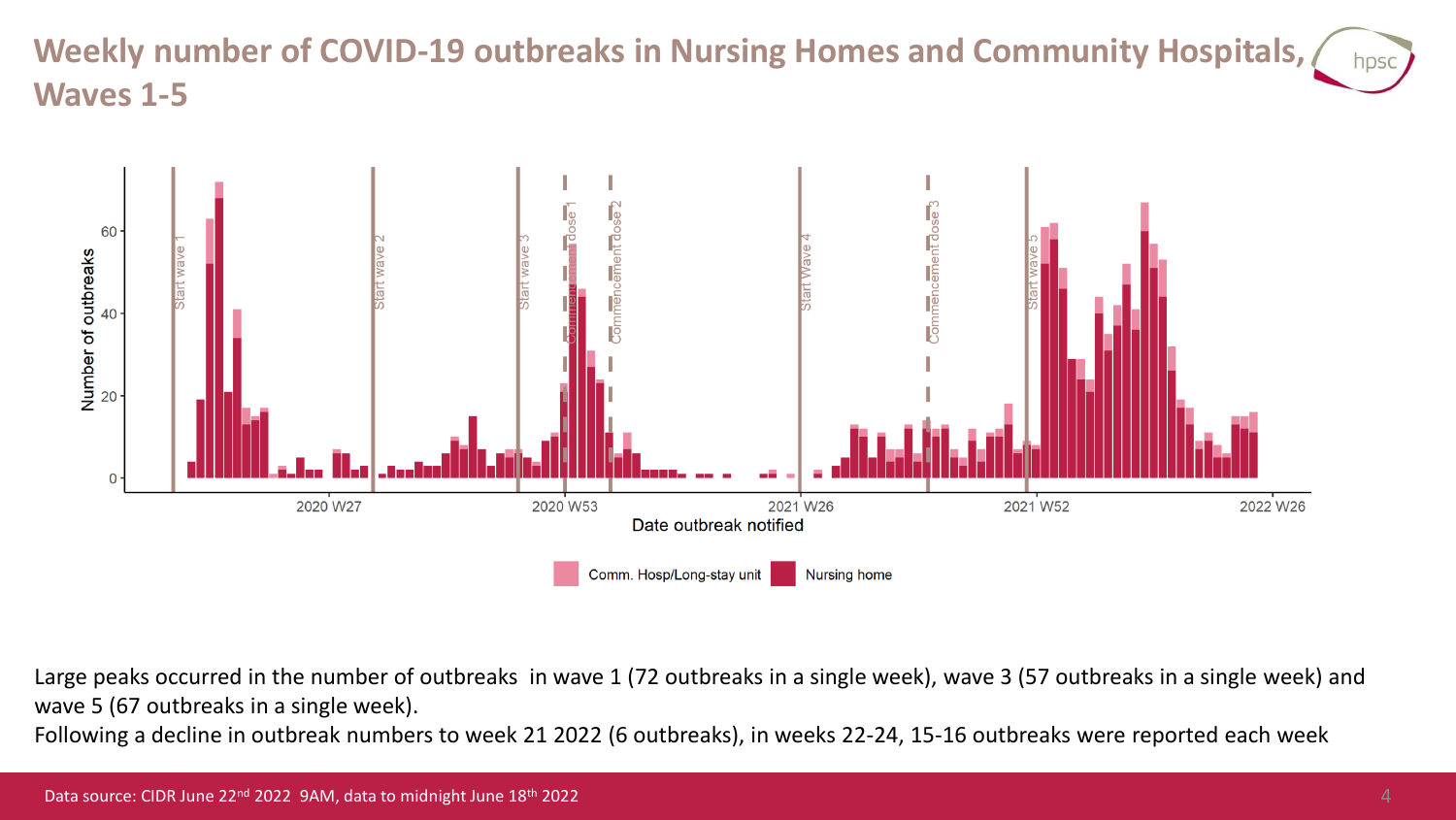## **Cases associated with COVID-19 outbreaks in Nursing Homes and Community Hospitals, Waves 1 to 5**





For outbreaks reported in week 24 2022, the number of outbreak associated cases was 96. The peak in weekly case numbers in wave 5 was in outbreaks reported in week 2 2022 with 1699 cases. This was more than 6 times the peak weekly number of cases in wave 4 (n=265), and 81% of the peak weekly number of cases in wave 3 (n=2092)

Note: Numbers of associated cases are based on the larger between the aggregate number of confirmed cases reported and the number of confirmed linked cases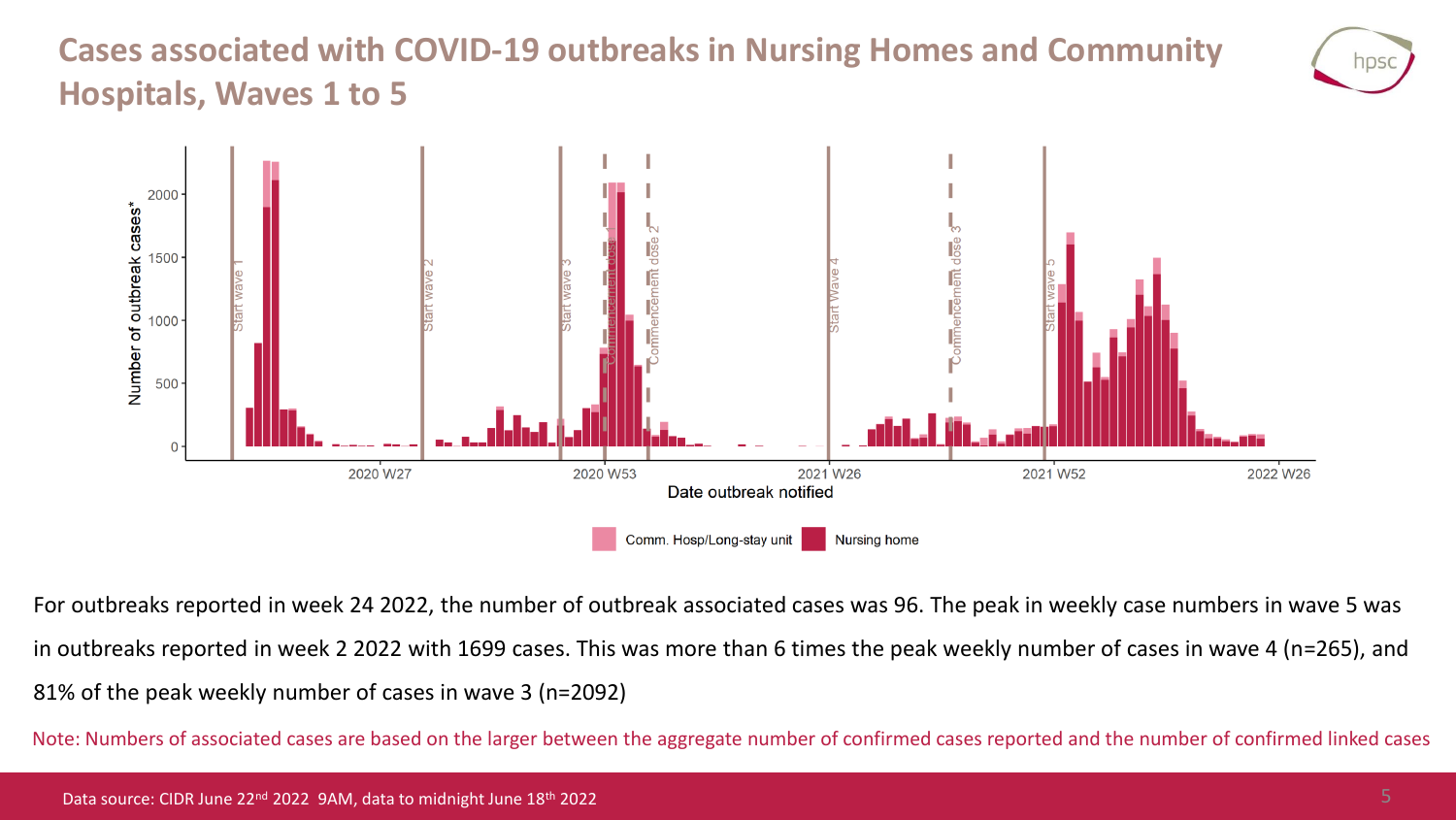**Cases associated with COVID-19 outbreaks in Nursing Homes and Community Hospitals by healthcare worker status, Waves 1 to 5**





In week 24, 46 outbreak associated cases (48%) were among staff and 47 (49%) among residents, with HCW status of 9 cases (3%) not

#### reported

Note: Numbers of associated cases are based on the larger between the aggregate number of confirmed cases reported and the number of confirmed linked cases. Staff and clients case numbers were derived from aggregate data provided on the number of staff and clients cases.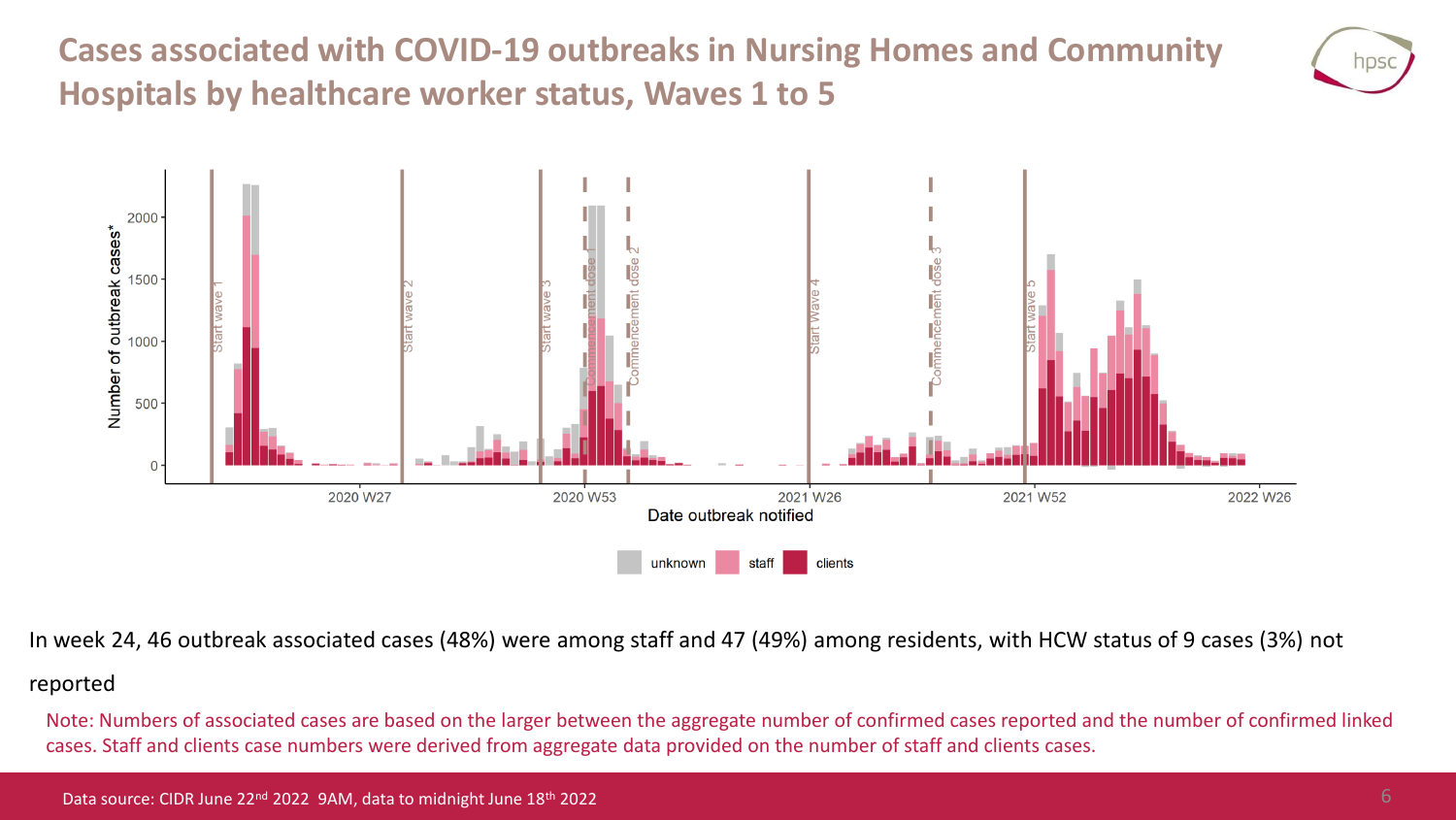**Deaths associated with COVID-19 outbreaks in Nursing Homes and Community Hospitals by week of outbreak notification, waves 1 -5**





In wave 5, the highest number of deaths associated with outbreaks reported in a single week was 37. This compares to 396 deaths associated with outbreaks reported in week 14 2020, and 334 deaths associated with outbreaks reported in week 2 2021

Note: Number of associated deaths is based on the larger between the aggregate number of deaths reported and the number of linked cases who died (confirmed and probable) per outbreak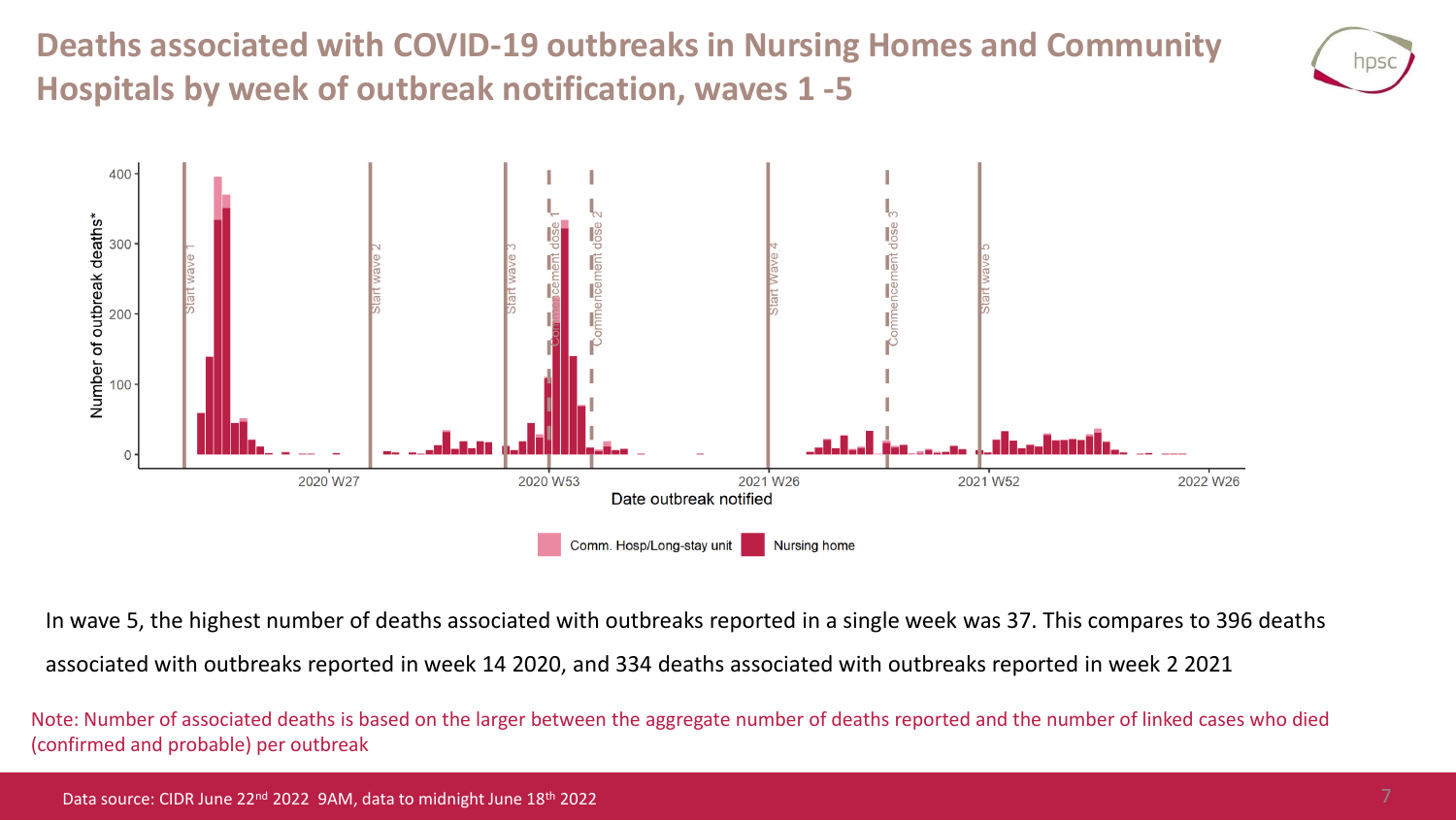**Disease severity among confirmed cases linked to outbreaks in Nursing Homes and**  hpsc **Community Hospitals for which disaggregate data are available, by wave and age group**

| Age             | <b>Wave</b> | <b>Number</b> | <b>Number</b> | %            | <b>Number</b>   | % ICU | <b>Number who</b> | % died |
|-----------------|-------------|---------------|---------------|--------------|-----------------|-------|-------------------|--------|
| group           |             |               | hospitalised  | hospitalised | admitted to ICU |       | died              |        |
| $65$ yrs        | Wave 1      | 2672          | 88            | 3.3%         | 5               | 0.2%  | 20                | 0.7%   |
|                 | Wave 2      | 779           | 15            | 1.9%         | < 5             | 0.0%  | < 5               | 0.1%   |
|                 | Wave 3      | 4037          | 101           | 2.5%         | 8               | 0.2%  | 18                | 0.4%   |
|                 | Wave 4      | 1180          | 16            | 1.4%         | < 5             | 0.2%  | $\overline{7}$    | 0.6%   |
|                 | Wave 5      | 4578          | 76            | 1.7%         | < 5             | 0.0%  | < 5               | 0.1%   |
| $65 + yrs$      | Wave 1      | 3577          | 386           | 10.8%        | 11              | 0.3%  | 865               | 24.2%  |
|                 | Wave 2      | 776           | 75            | 9.7%         | < 5             | 0.1%  | 133               | 17.1%  |
|                 | Wave 3      | 4295          | 475           | 11.1%        | < 5             | 0.1%  | 1015              | 23.6%  |
|                 | Wave 4      | 1532          | 174           | 11.4%        | < 5             | 0.1%  | 199               | 13.0%  |
|                 | Wave 5      | 6815          | 525           | 7.7%         | < 5             | 0.1%  | 294               | 4.3%   |
| <b>All ages</b> | Wave 1      | 6251          | 474           | 7.6%         | 16              | 0.3%  | 885               | 14.2%  |
|                 | Wave 2      | 1555          | 90            | 5.8%         | < 5             | 0.1%  | 134               | 8.6%   |
|                 | Wave 3      | 8332          | 576           | 6.9%         | 12              | 0.1%  | 1033              | 12.4%  |
|                 | Wave 4      | 2712          | 190           | 7.0%         | < 5             | 0.1%  | 206               | 7.6%   |
|                 | Wave 5      | 11393         | 601           | 5.3%         | 5               | 0.0%  | 298               | 2.6%   |

The percentage of cases 65 years or older who died among confirmed cases linked to outbreaks notified in wave 5 was 4.3%, compared to between 13.0% and 24.2% in waves 1-4

Note: disease severity information is only available 11,393/16,341 (70%) cases in wave 5, and deaths may still accrue among known cases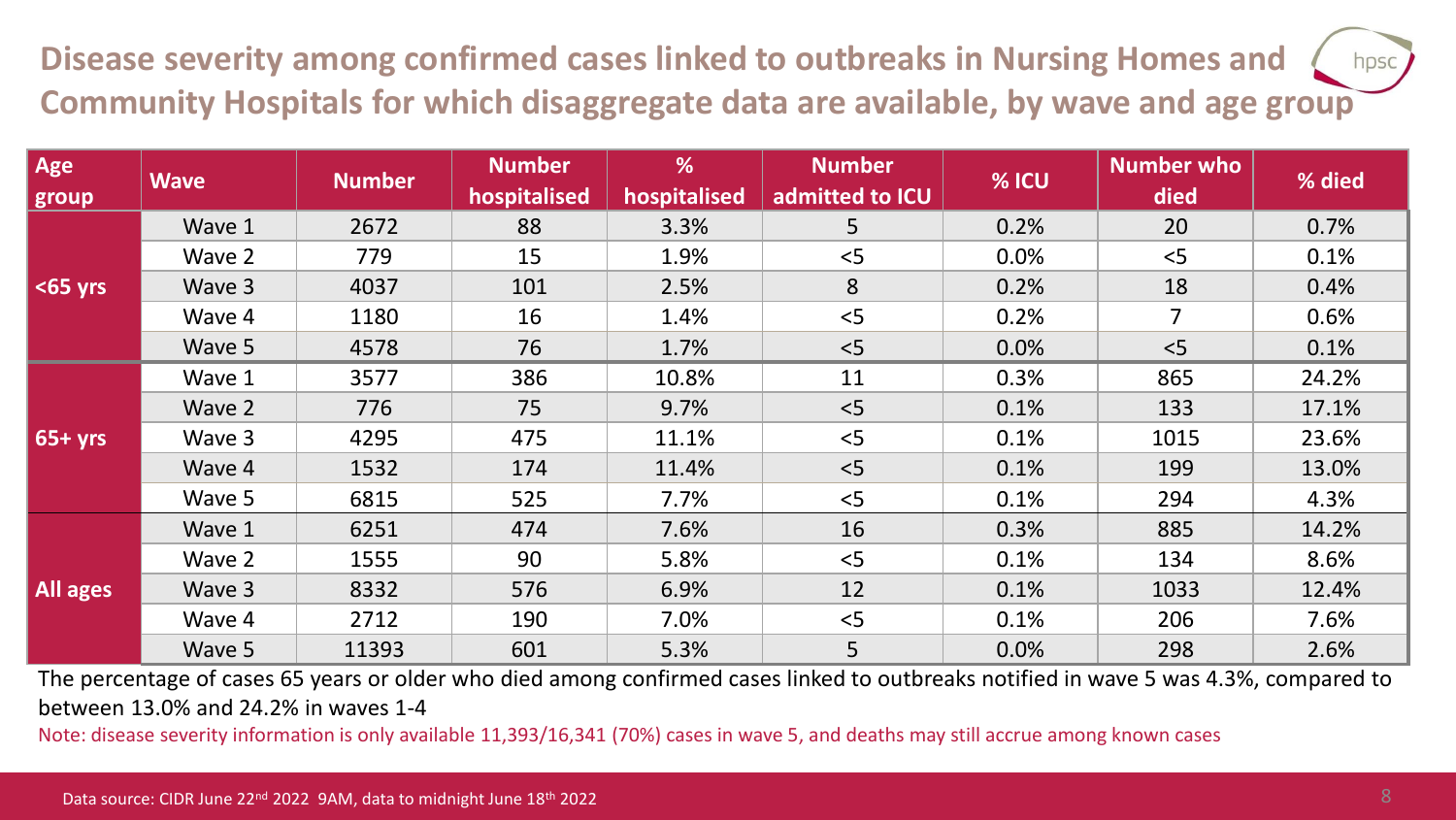# **Burden of disease associated with COVID-19 outbreaks in Nursing Homes and Community Hospitals, Wave 5 (weeks 51 2021 to week 24 2022)**



|                            |                               | <b>Outbreak</b>               |                                           | Confirmed cases for which disaggregate data are available |                               |                                            |                                           |                           |  |
|----------------------------|-------------------------------|-------------------------------|-------------------------------------------|-----------------------------------------------------------|-------------------------------|--------------------------------------------|-------------------------------------------|---------------------------|--|
| <b>Outbreaks Location7</b> | <b>Number of</b><br>outbreaks | <b>Number of</b><br>$cases^*$ | <b>Number of</b><br>$deaths$ <sup>#</sup> | <b>Number</b>                                             | <b>Number</b><br>hospitalised | <b>Number</b><br>admitted to<br><b>ICU</b> | <b>Number</b><br>hospitalised<br>and died | <b>Number</b><br>who died |  |
| Comm. Hosp/Long-stay unit  | 103                           | 1462                          | 19                                        | 1083                                                      | 157                           | $<$ 5                                      |                                           | 16                        |  |
| <b>Nursing home</b>        | 709                           | 14879                         | 318                                       | 10310                                                     | 444                           | $<$ 5                                      | 66                                        | 282                       |  |
| <b>Total</b>               | 812                           | 16341                         | 337                                       | 11393                                                     | 601                           | 5                                          | 73                                        | 298                       |  |

\*the larger between the aggregate number of confirmed cases reported or the number of confirmed linked cases. In wave5, includes cases confirmed by PCR or Antigen testing # the larger between the aggregate number of outbreak deaths reported and the number of linked cases (confirmed and probable) who died.

#### **Wave 5:**

- 812 outbreaks in wave 5
- 16,341 cases were reported associated with these outbreaks, of which there was disaggregate data available on 11,393 confirmed cases (70%)
- Overall, there were 337 outbreak associated deaths among the 16,341 cases reported (2.1%).
- 601 of 11,393 confirmed outbreak cases for which disaggregate data are available (5.3%) were hospitalised (age range 18-106 yrs, median 83 yrs).
- 298 of 11,393 confirmed outbreak cases for which disaggregate data are available (2.6%) died (age range 52-103 yrs, median 87 yrs).

#### **Week 24 2022**

• Sixteen new outbreaks -96 associated cases (range 0-15 cases per outbreak)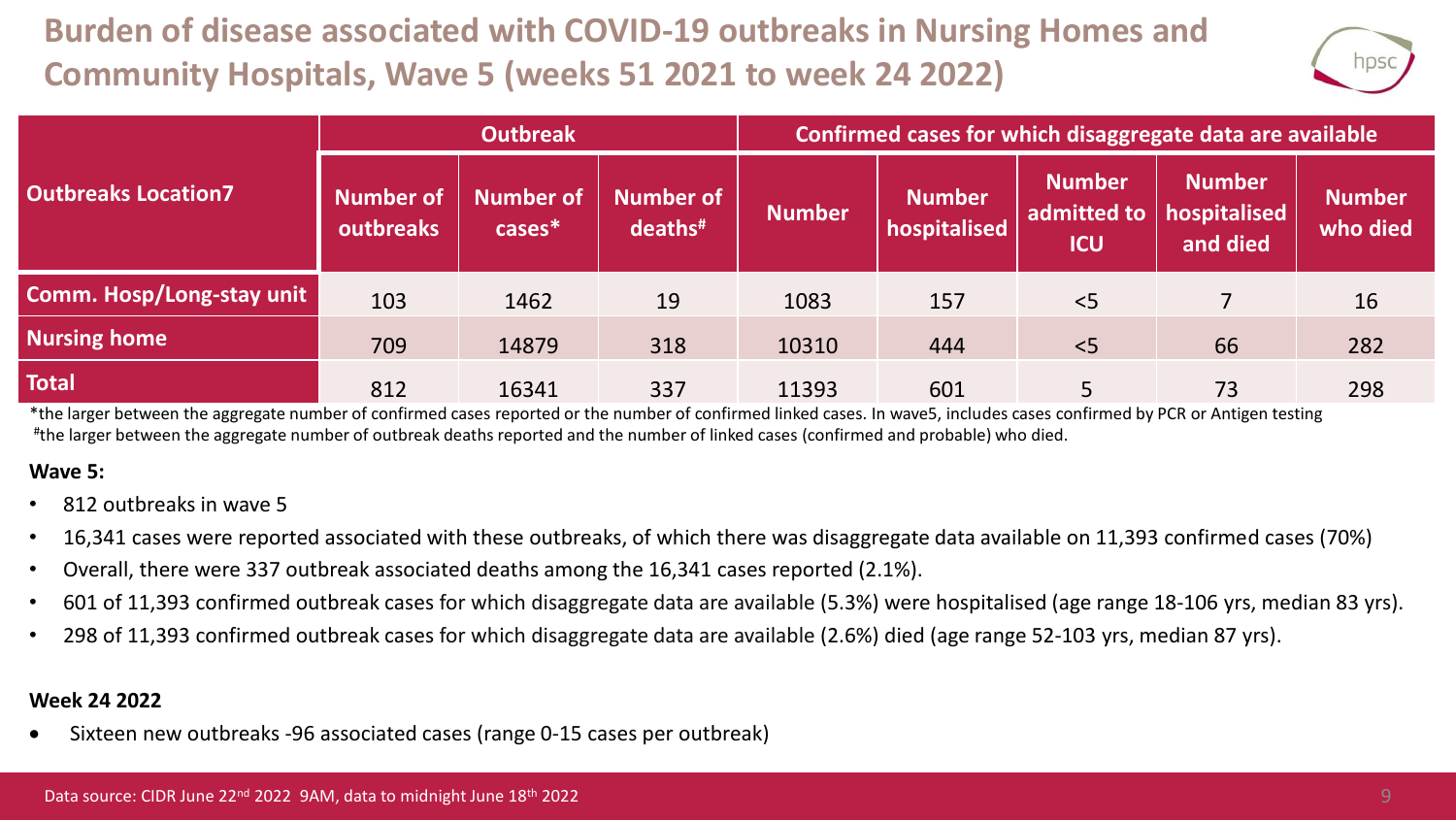**Weekly number of COVID-19 outbreaks in Nursing Homes and Community Hospitals, Waves 5 (week 51 2021 – week 24 2022)**



#### **Waves 5:**

- 912 nursing home and community hospital/long stay unit COVID-19 outbreaks notified
- The distribution of outbreaks was bimodal in wave 5, with peaks in the number of outbreaks in week 2 and week 12 2022. Following a gradual decrease in the number of outbreaks to 6 in week 21 2022, this has increased again to 16 in week 24 2022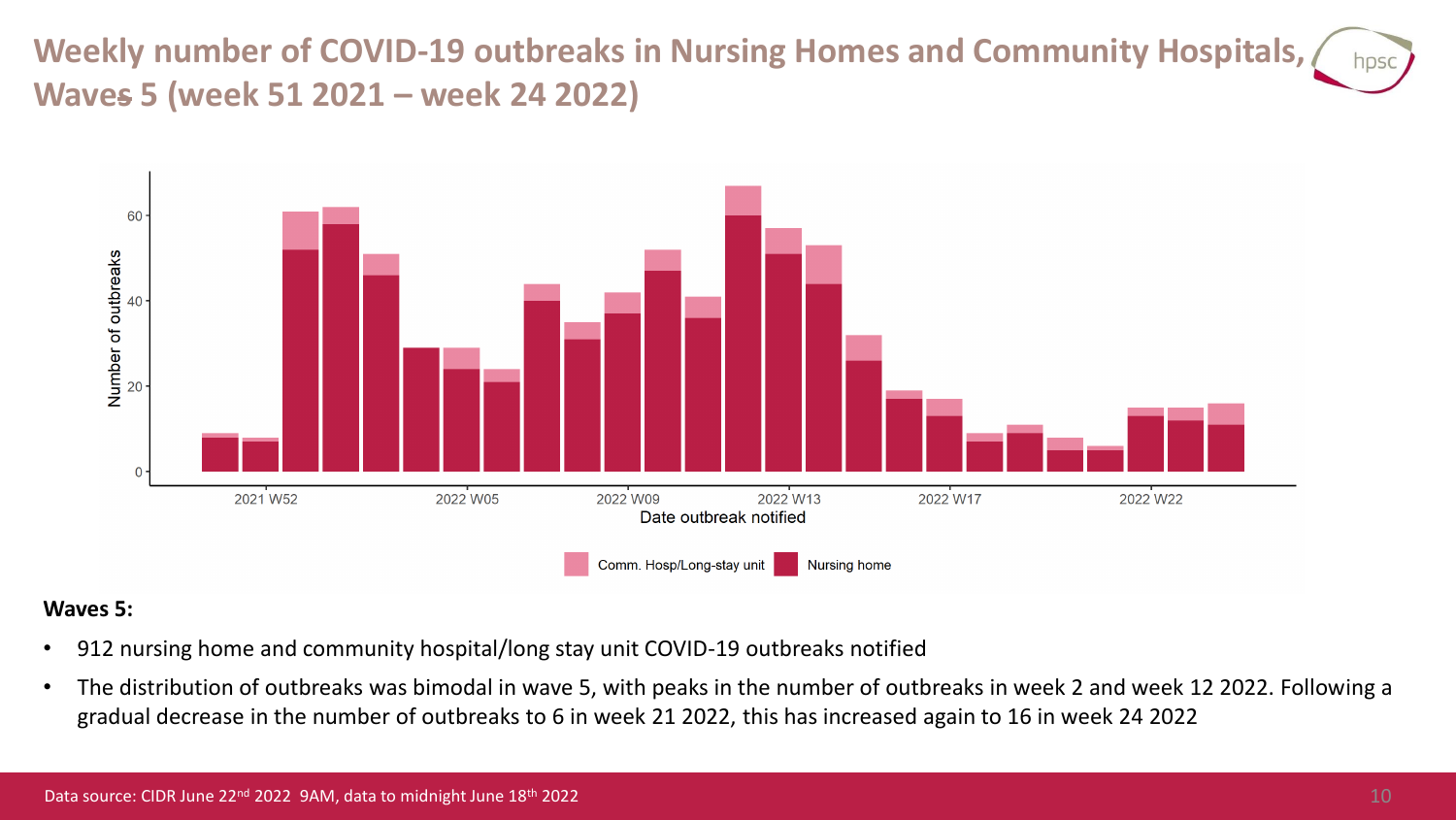**Regional distribution of outbreaks in Nursing Home and Community Hospitals, Waves 5 (week 51 2021 – week 24 2022)**





#### **Wave 5:**

- The highest number of outbreaks was reported in CHO4 (117 outbreaks) followed by CHO2 (101 outbreaks)
- Seven CHOs were represented in the 16 outbreaks notified in week 24 2022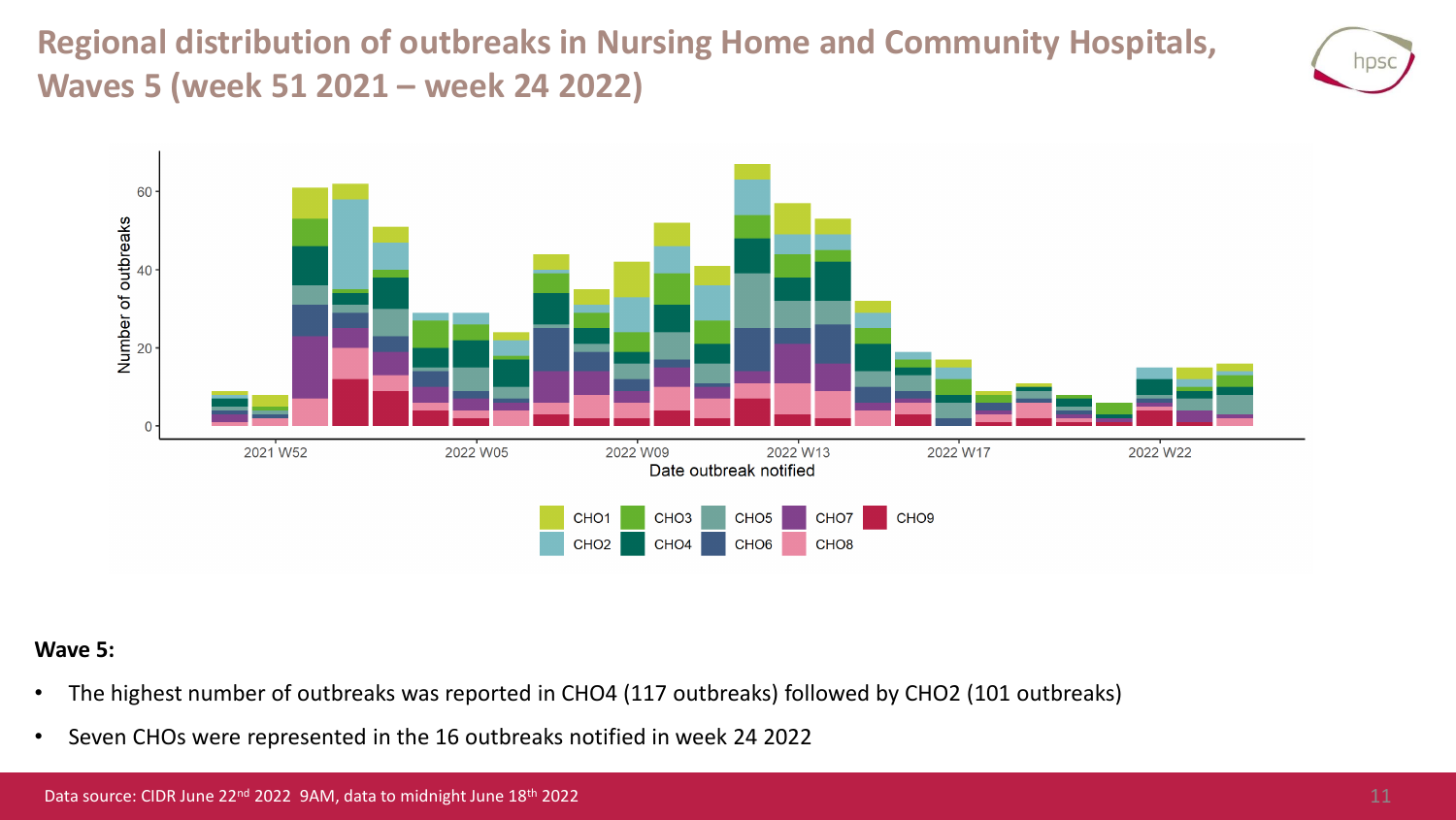## **Open and closed outbreaks by week in Nursing Home and Community Hospitals, Wave 5 (week 51 2021 to week 24 2022)**



• On CIDR, 61 outbreaks are reported as being still open in these settings

hps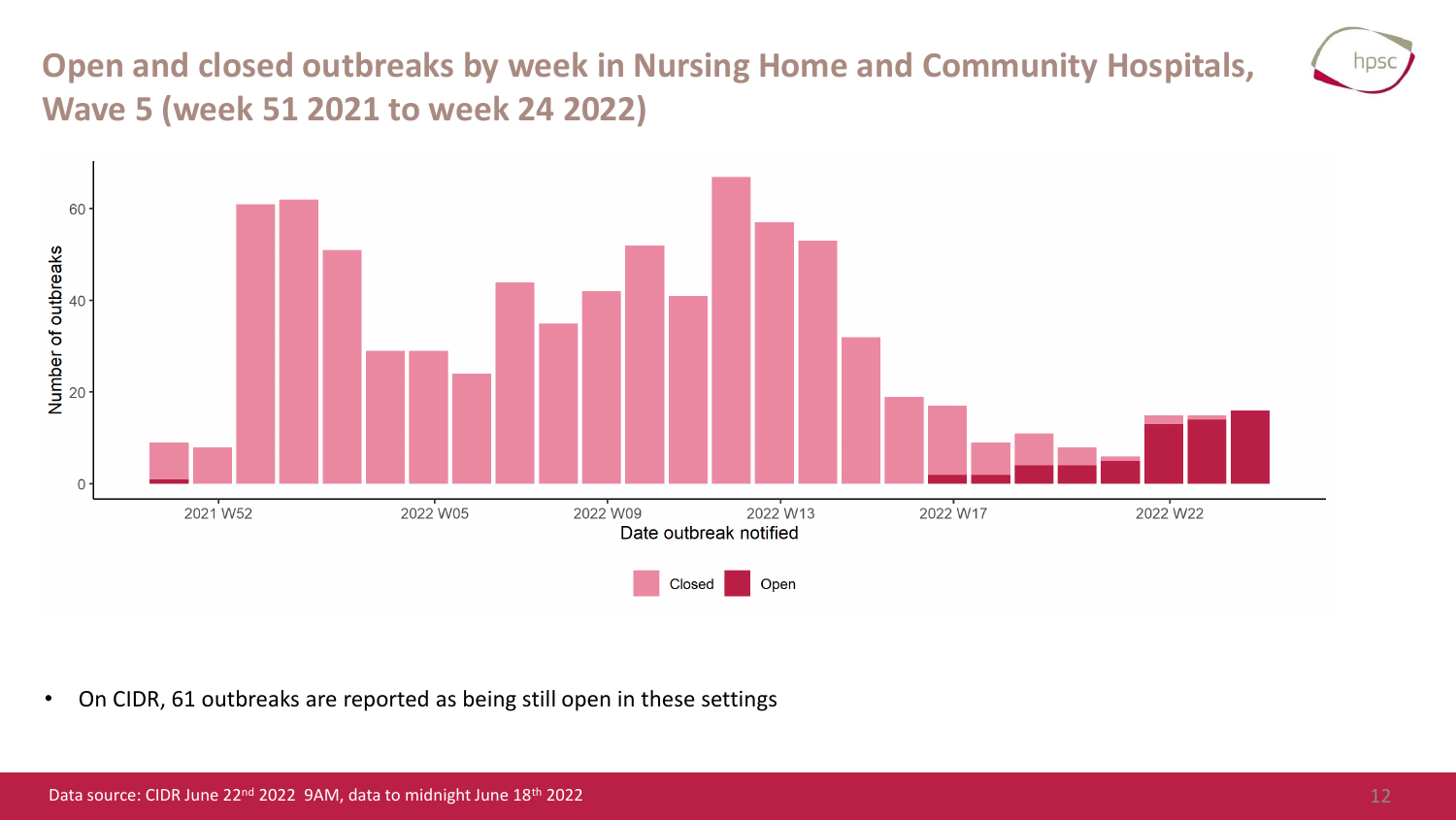**Outcomes among confirmed cases linked to outbreaks in Nursing Homes and Community Hospitals for which disaggregate data are available, by age group, Wave 5 (week 51 2021 to week 24 2022)**

| <b>Age group</b> | <b>Number</b> | <b>Number</b><br>hospitalised | %<br>hospitalised | <b>Number</b><br>admitted to<br><b>ICU</b> | % ICU | <b>Number</b><br>who died | % died |
|------------------|---------------|-------------------------------|-------------------|--------------------------------------------|-------|---------------------------|--------|
| $<$ 45 yrs       | 2666          | 34                            | 1.3%              | < 5                                        | 0.0%  | < 5                       | 0.0%   |
| 45-64 yrs        | 1912          | 42                            | 2.2%              | $<$ 5                                      | 0.0%  | < 5                       | 0.2%   |
| 65-74 yrs        | 872           | 61                            | 7.0%              | $\leq$                                     | 0.1%  | 19                        | 2.2%   |
| 75-84 yrs        | 2395          | 213                           | 8.9%              | < 5                                        | 0.1%  | 79                        | 3.3%   |
| $85+yrs$         | 3548          | 251                           | 7.1%              | $<$ 5                                      | 0.0%  | 196                       | 5.5%   |
| <b>Total</b>     | 11393         | 601                           | 5.3%              | 5                                          | 0.0%  | 298                       | 2.6%   |

Note: disease severity information is only available for 11,393/16,341 (70%) cases in wave 5, and deaths may still accrue among known cases

nps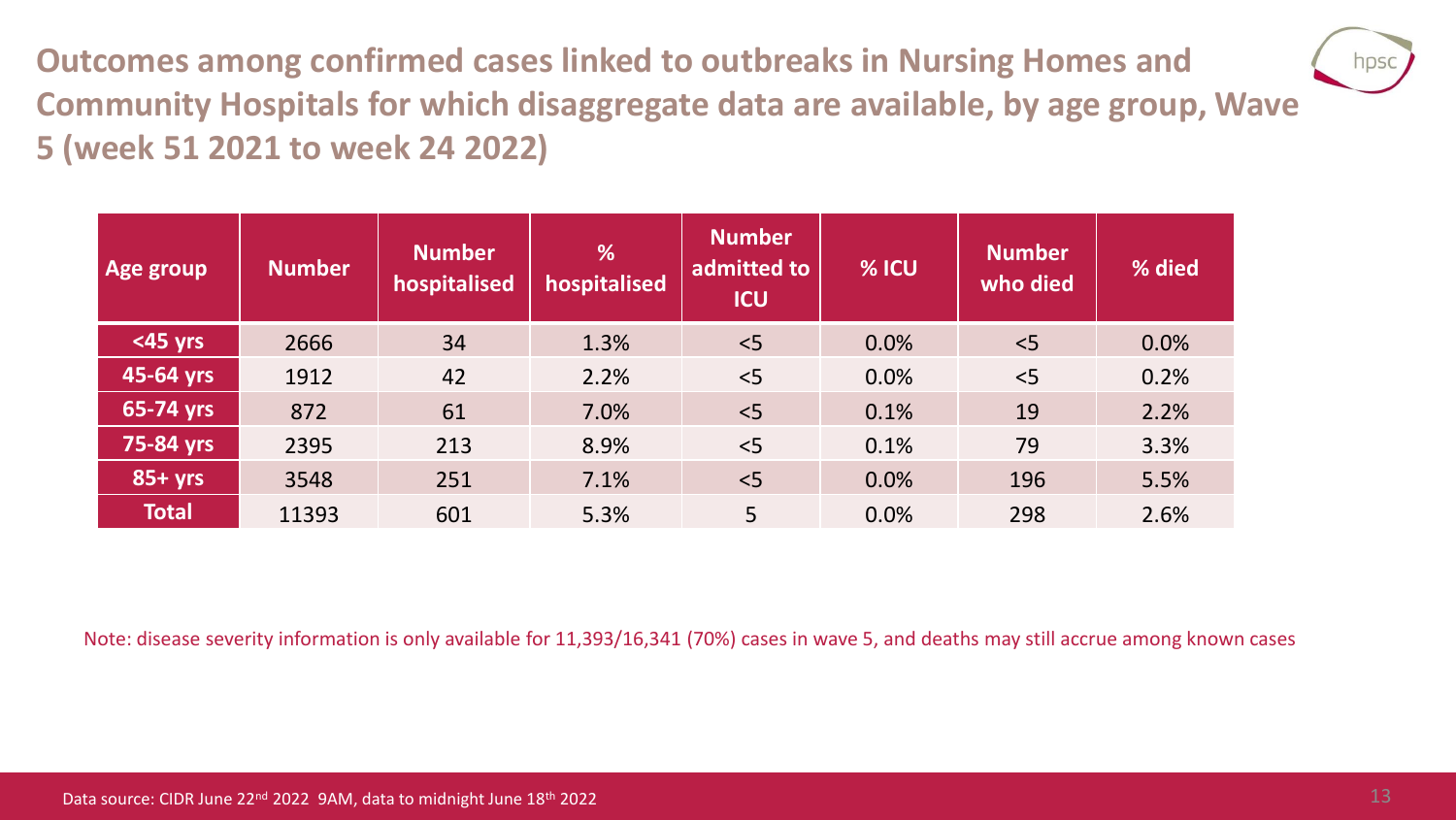### **Distribution of outbreak size\* by month of outbreak notification**



The median outbreak size has remained relatively low since the vaccination programme commenced in January/February 2021

The median outbreak size for outbreaks reported in January 2022 increased to 19, reduced to 13 in April, and is 5 in June to date (Note: data for May and June likely incomplete)

\*Outbreak sizeis based on the larger between the aggregate number of confirmed cases reported and the number of confirmed linked cases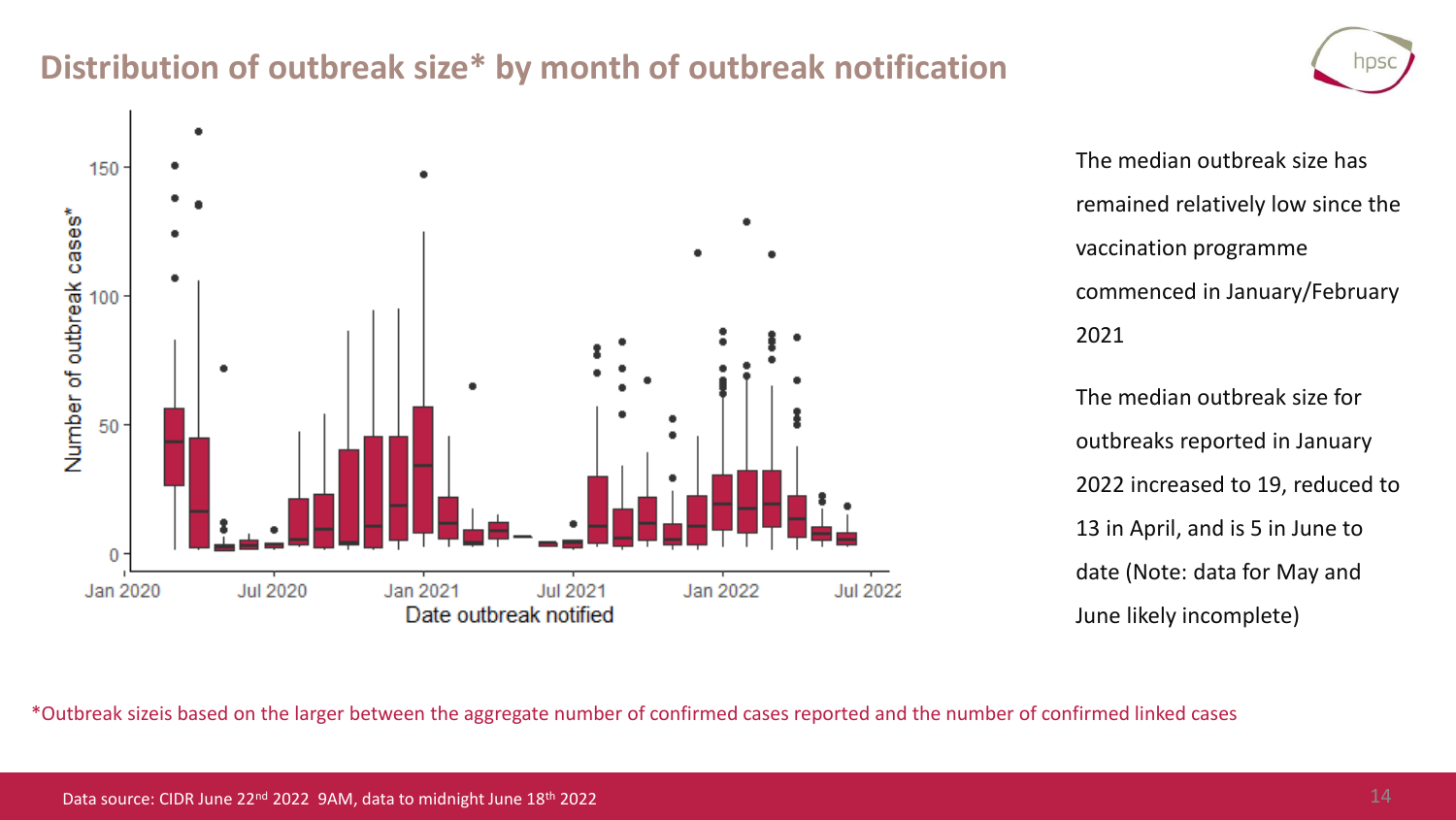### **Distribution of number of associated deaths per outbreak by month of outbreak notification**



The median number of deaths per outbreak has remained relatively low since the vaccination programme commenced in January/February 2021.

The monthly median number of deaths per outbreak has remained at zero since November 2021 (Note: data for May and June likely incomplete)

Note: Later outbreaks in the series may still be accruing cases and deaths

Note: Number of associated deaths is based on the larger between the aggregate number of deaths reported and the number of linked cases who died (confirmed and probable). Only outbreaks with case information (aggregate or disaggregate) are included in this calculation

Data source: CIDR June 22<sup>nd</sup> 2022 9AM, data to midnight June 18<sup>th</sup> 2022

**NDS**